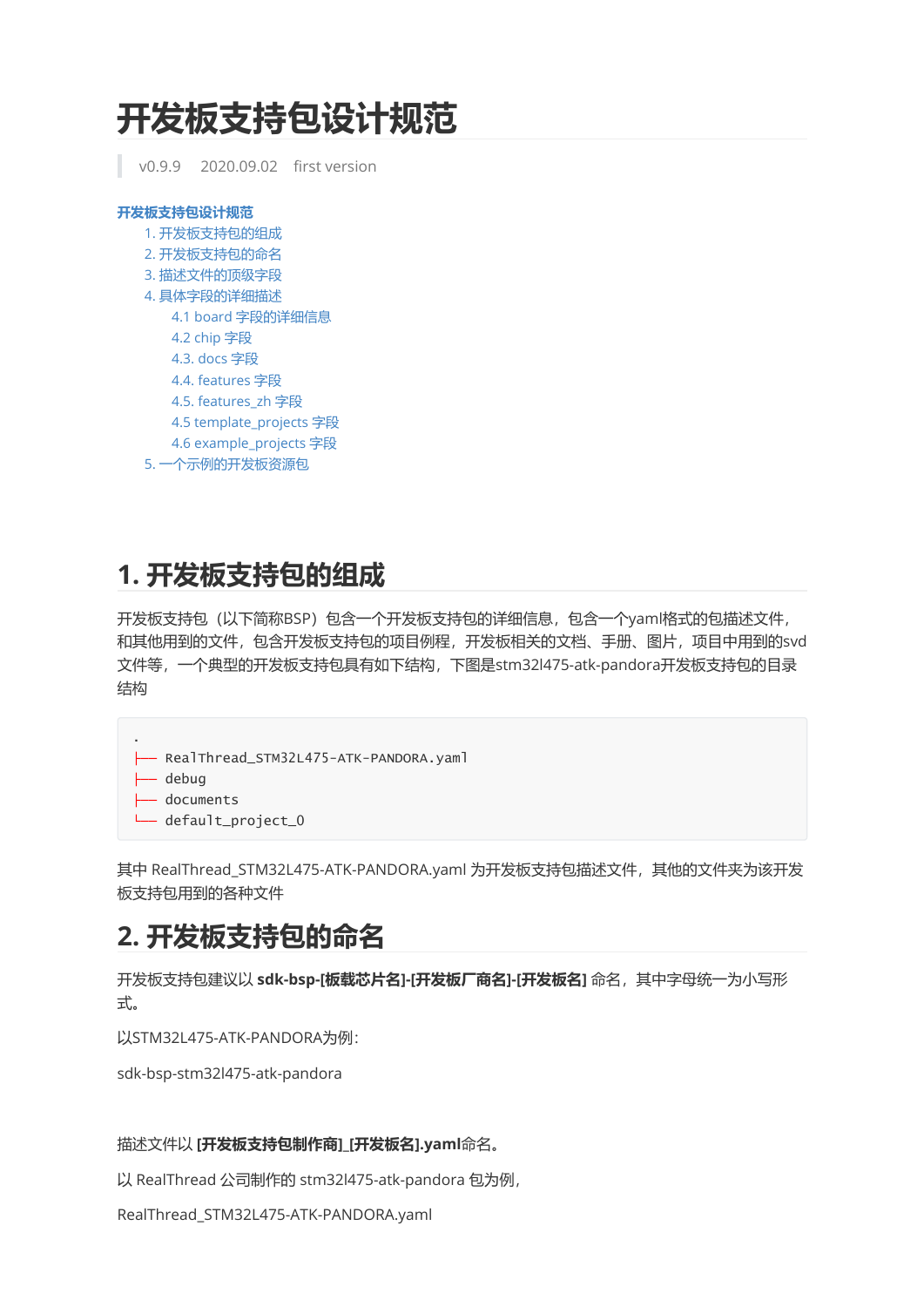# **3. 描述文件的顶级字段**

- <span id="page-1-0"></span>**yaml\_version** 开发板支持包描述文件的格式版本,示例:1
- **pkg\_version** 开发板支持包版本,示例:0.1.0
- **pkg\_vendor** 开发板支持包厂商,示例: RealThread
- **pkg\_type** 包的类型,对于开发板支持包,该字段固定为:Board\_Support\_Packages
- **board** 开发板的相关信息,后面章节将会详细介绍
- **chip** 板载mcu的详细信息,后面章节将会详细介绍
- **docs** 文档信息,后面章节将会详细介绍
- **features** 开发板特性列表,后面章节将会详细介绍
- **features\_zh** 开发板特性中文列表,后面章节将会详细介绍
- **template\_projects** 默认工程列表,后面按章节将会详细介绍
- **example\_projects** 示例工程列表,后面按章节将会详细介绍

| 字段               | 是否必须 |
|------------------|------|
| yaml_version     | 是    |
| pkg_version      | 是    |
| pkg_vendor       | 是    |
| pkg_type         | 是    |
| board            | 是    |
| chip             | 是    |
| docs             | 是    |
| features         | 是    |
| default_projects | 是    |
| example_projects | 否    |

# **4. 具体字段的详细描述**

### **4.1 board 字段的详细信息**

- <span id="page-1-2"></span><span id="page-1-1"></span>**name** 开发板的名称
- **version**开发板的版本,硬件版本
- **vendor** 开发板的厂商
- **description\_zh** 开发板的中文描述
- **description\_en** 开发板的英文描述
- **small\_image** 开发板的小图片,分辨率在200\*300 以内,宽度小于200,高度小于300
- **large\_image** 开发板的高清图片,分辨率没有限制
- **sale\_contact\_cn** 国内销售联系方式
- **sale\_contact\_global** 海外销售联系方式
- **buy\_url\_cn**国内购买链接
- **buy\_url\_global** 海外购买链接
- **price\_cn** 开发板国内价格
- **price\_global** 开发板海外价格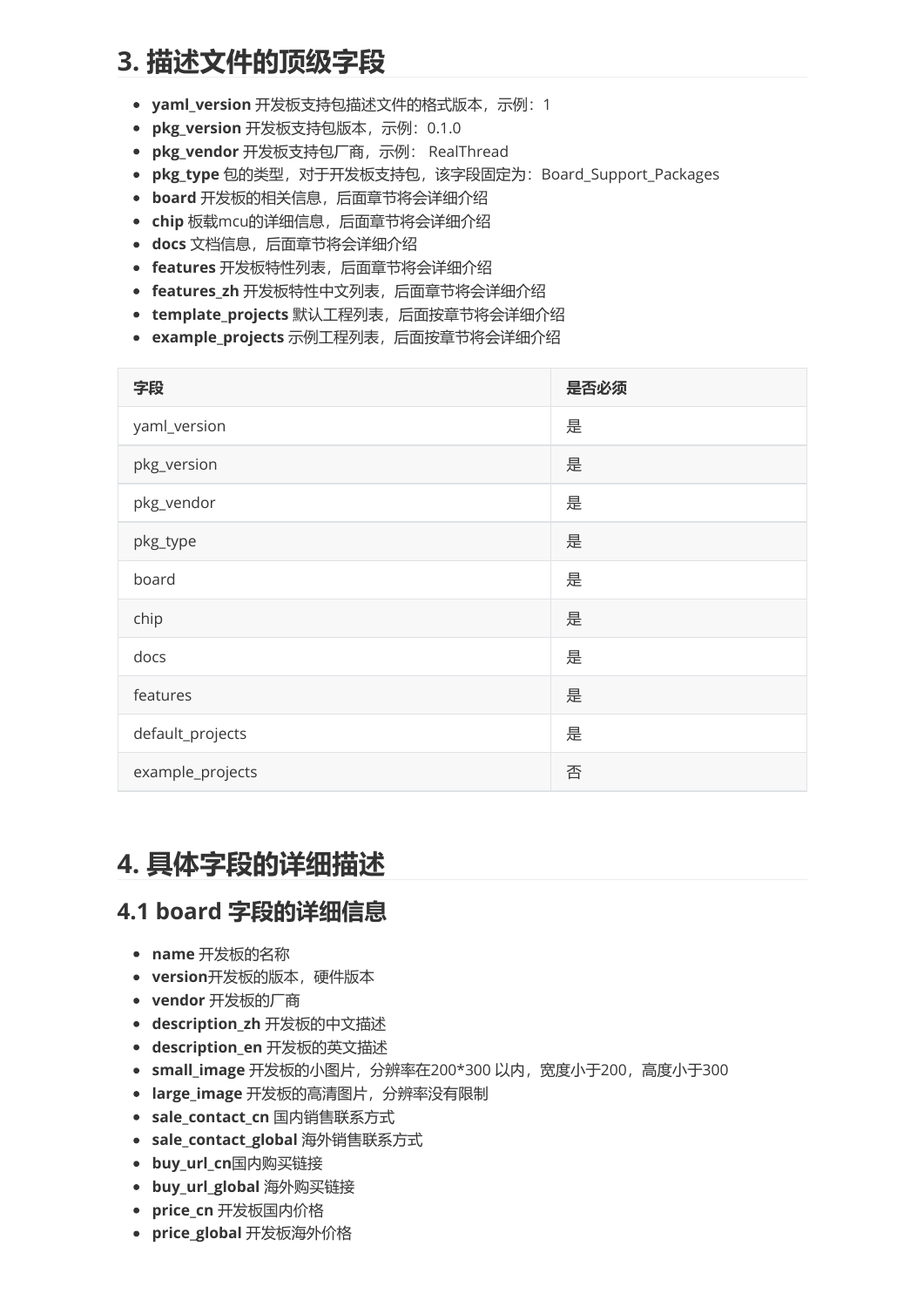- **debugger** 板载仿真器类型
- **debug\_interface** 板载仿真器调试方式
- **emulator\_machine** 支持的模拟器 machine 参数

上述所列字段均为必须字段,如果没有具体的参数可以设置为空字符串

### **4.2 chip 字段**

- <span id="page-2-0"></span>● device\_vendor 板载 mcu 厂商的名称,示例: STMicroelectronics
- **family\_name** 板载 mcu 的家族名称
- **series\_name** 板载 mcu 的系列名称
- **sub\_series\_name** 板载 mcu 的子系列名称
- **chip\_name** 板载 mcu 的芯片
- **rx\_name** 芯片串口控制台接收引脚名称
- **tx\_name** 芯片串口控制台发送引脚名称
- **clock\_source** 芯片是时钟源名称
- **source\_freq** 时钟源的频率
- **target\_freq**系统目标频率
- **uart\_name** 芯片串口控制台名称

上述所列字段均为必须字段,如果没有具体的参数可以设置为空字符串

#### **4.3. docs 字段**

docs 字段是一个文档列表,每个文档应具有以下三个属性

- <span id="page-2-1"></span>**file** 文档路径
- **title** 文档标题
- **category** 文档类别

| 字段       | 是否必须 |
|----------|------|
| file     | 是    |
| title    | 是    |
| category | 是    |

#### **4.4. features 字段**

features 字段是英文开发板特性列表,每个特性都是一个字符串

<span id="page-2-3"></span><span id="page-2-2"></span>• 示例: On-board ST-LINK/V2.1

#### **4.5. features\_zh 字段**

features 字段是中文开发板特性列表,每个特性都是一个字符串

示例:板载 ST-LINK/V2.1 仿真器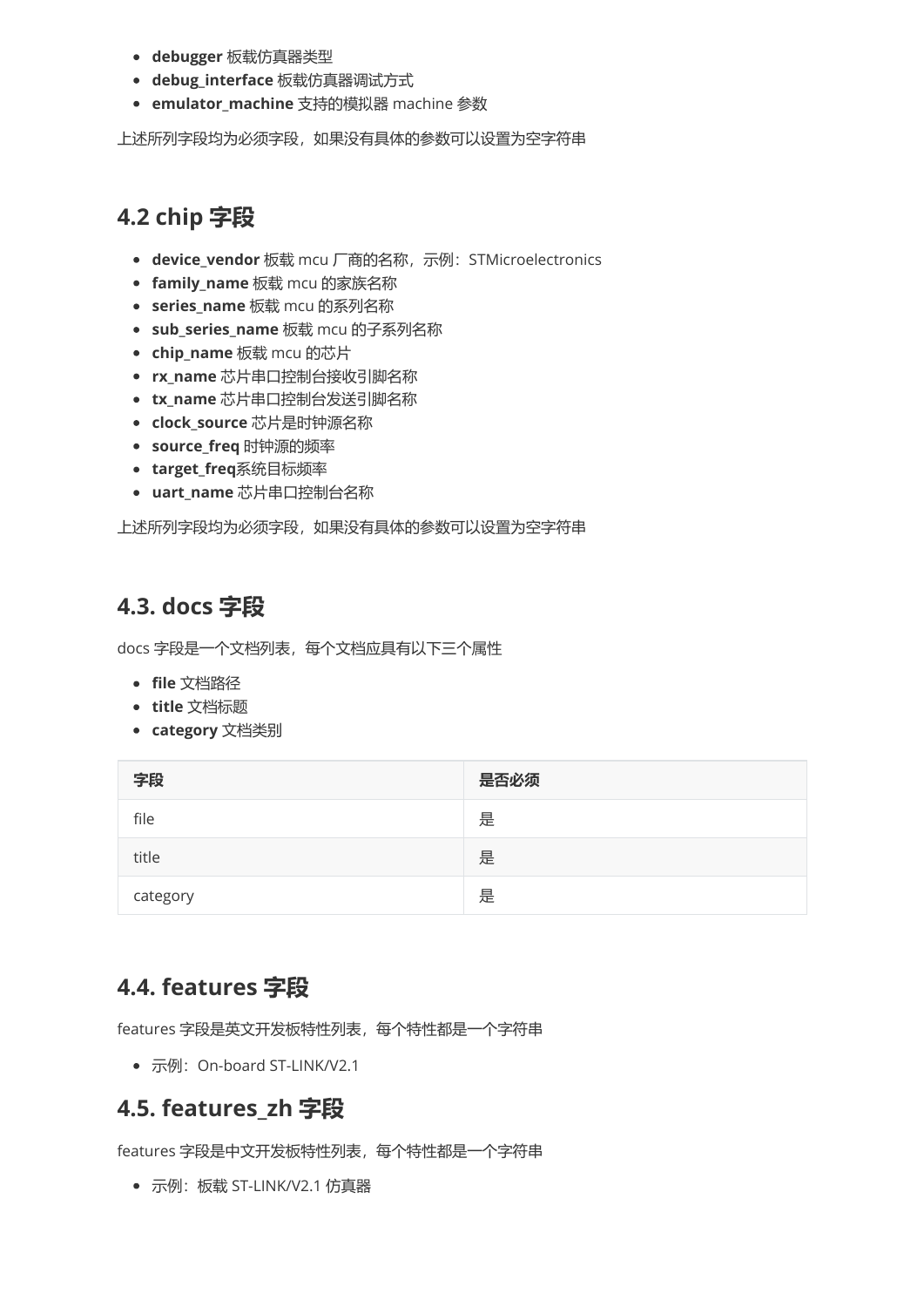#### **4.5 template\_projects 字段**

- **project\_name** 工程名称,使用字符串类型
- **project\_description** 工程描述信息,使用字符串类型
- **project\_type** 工程类型

<span id="page-3-0"></span>工程类型使用"|@" 作为分隔符,由三段组成,类别|@子类@|版本,示例如下:

其中对于rt-thread 工程类型, full 表示完整版, nano 表示rt-thread nano 版本, 对于其他的工程 类型,如果某段没有明确信息,使用notUsed 表示该段无信息

- rt-thread |@ nano |@ nano-v3.1.3
- rt-thread |@ full |@ 4.0.2
- rt-thread |@ full |@ latest
- rt-thread |@ full |@ smart
- freertos |@ notUsed |@ 10.0.1
- bare-metal |@ notUsed |@ notUsed
- **builtin\_files** 工程用到的资源包内的文件,新建工程时会将该字段描述的文件拷贝到新建的项目
	- 中,该字段是一个列表类型,列表内每个元素描述了一组文件,每个元素由一下三部分组成
		- files\_and\_folders: 文件和文件夹相对路径的列表(相对/source\_path\_offset 的路径),没有 文件则为空列表
		- source\_path\_offset:文件和文件夹在本包内的偏移路径,没有偏移则保留空字符串
		- o target\_path\_offset: 文件和文件夹在新建的工程中相对于工程根目录的相对路径, 如果没有 偏移保留空字符串

**extern\_files** 工程用到的外部资源包的文件,新建工程时会将该字段描述的文件拷贝到新建的项目 中,该字段是一个列表类型,列表内每个元素描述了一组文件,每个元素由一下7个部分组成

- package\_type: 资源包类型
- package\_vendor: 资源包制作厂商
- package\_name: 资源包名称
- package\_version: 资源包版本
- files\_and\_folders: 文件和文件夹相对路径的列表(相对/source\_path\_offset 的路径),没有 文件则为空列表
- source\_path\_offset:文件和文件夹在本包内的偏移路径,没有偏移则保留空字符串
- o target path offset: 文件和文件夹在新建的工程中相对于工程根目录的相对路径, 如果没有 偏移保留空字符串

示例

```
- project_name: empty
 project_description: creat this peoject if user choose rt-thread project
 project_type: rt-thread|@full|@4.0.2
 builtin_files:
  - source_path_offset: default_project_0
   target path offset: ''
   files and folders:
   - ".settings"
    - applications
    - board
    - figures
    - libraries
 external_files:
  - package_type: RT-Thread_Source_Code
    package_vendor: ''
    package_name: RT-Thread
```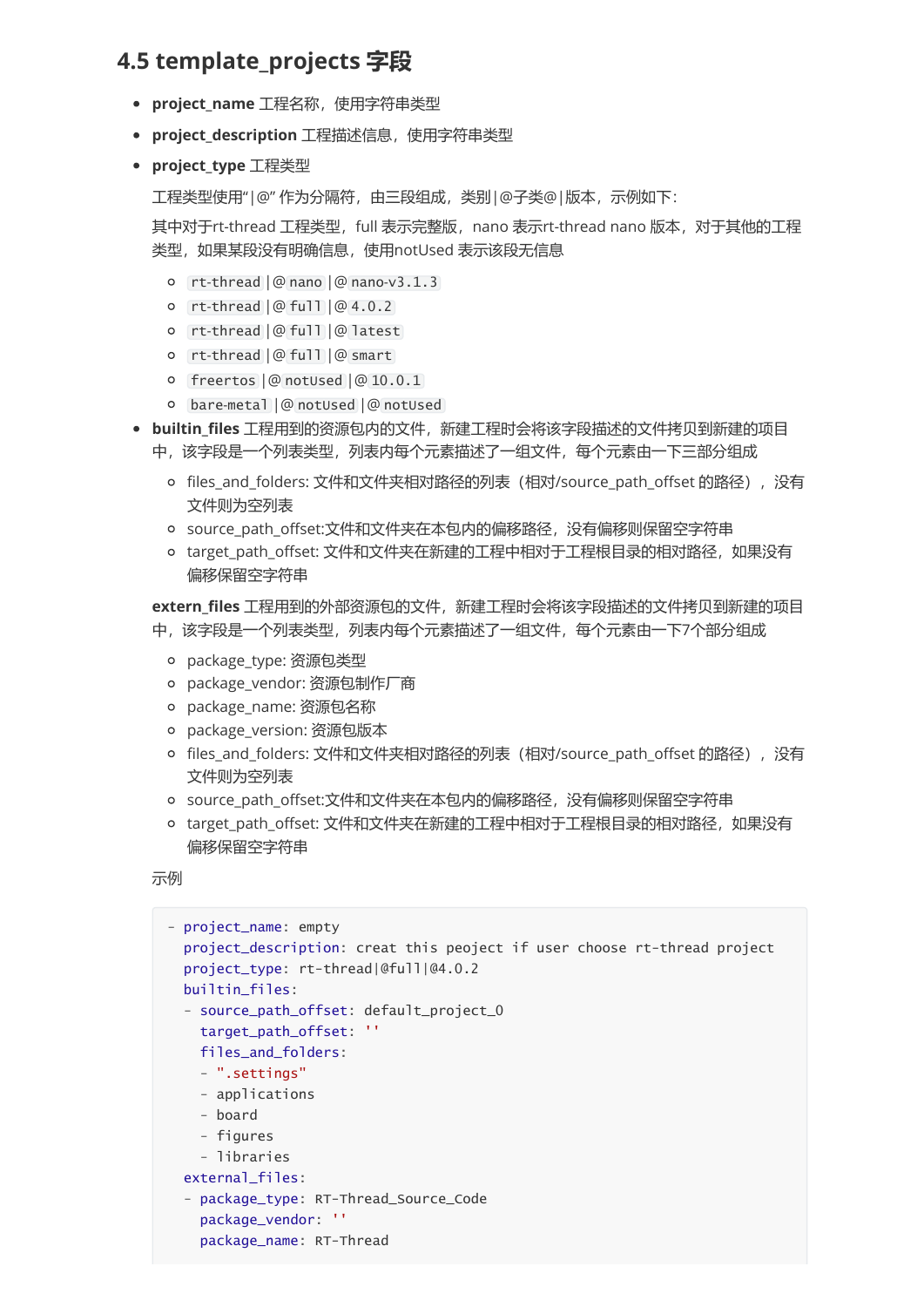| package_version: 4.0.2        |
|-------------------------------|
| ,,<br>source_path_offset:     |
| target_path_offset: rt-thread |
| files_and_folders:            |
| - components                  |
| - include                     |
| - libcpu/arm                  |
| - libcpu/Kconfig              |
| - libcpu/Sconscript           |
| - src                         |
| - tools                       |
| - Kconfiq                     |

上述所列字段均为必须字段,如果没有具体的参数可以设置为空字符串或者空列表

#### **4.6 example\_projects 字段**

<span id="page-4-1"></span><span id="page-4-0"></span>- LICENSE

例程项目字段,该字段与 default\_projects 具有相同的结构

### **5. 一个示例的开发板资源包**

下方是一个stm32l475-atk-pandora开发板资源包的描述文件:

```
---
yaml_version: 3
pkg_version: 1.0.0
pkg_vendor: RealThread
pkg_type: Board_Support_Packages
board:
 name: STM32L475-ATK-PANDORA
 version: Rev.A
 vendor: ATK
 description_zh: 潘多拉 IoT Board 是正点原子和 RT-Thread 联合出品,定位为 IoT 物联网开
发板。板载资源非常丰富,集成度非常高。同时潘多拉开发板也是正点原子和
   RT-Thread 指定的 IoT 开发板。
 description_en: Pandora IoT Board is a joint product of ATK and RT-Thread, and
is
    positioned as an IoT development board. The onboard resources are very rich
and
   the integration is very high. At the same time, the Pandora development
board
   is also an IoT development board designated by ATK and RT-Thread.
  small_image: documents/images/board_small.png
  large_image: documents/images/board_large.png
  sale_contact_cn: http://www.alientek.com/
  sale_contact_global: http://www.alientek.com/
  buy_url_cn: https://detail.tmall.com/item.htm?id=609759187128
  buy_url_global: https://detail.tmall.com/item.htm?id=609759187128
  price_cn: 238.00 CNY
  price_global: 35.00 USD
  debugger: ST-LINK
  debug_interface: SWD
  emulator_machine: ''
chip:
```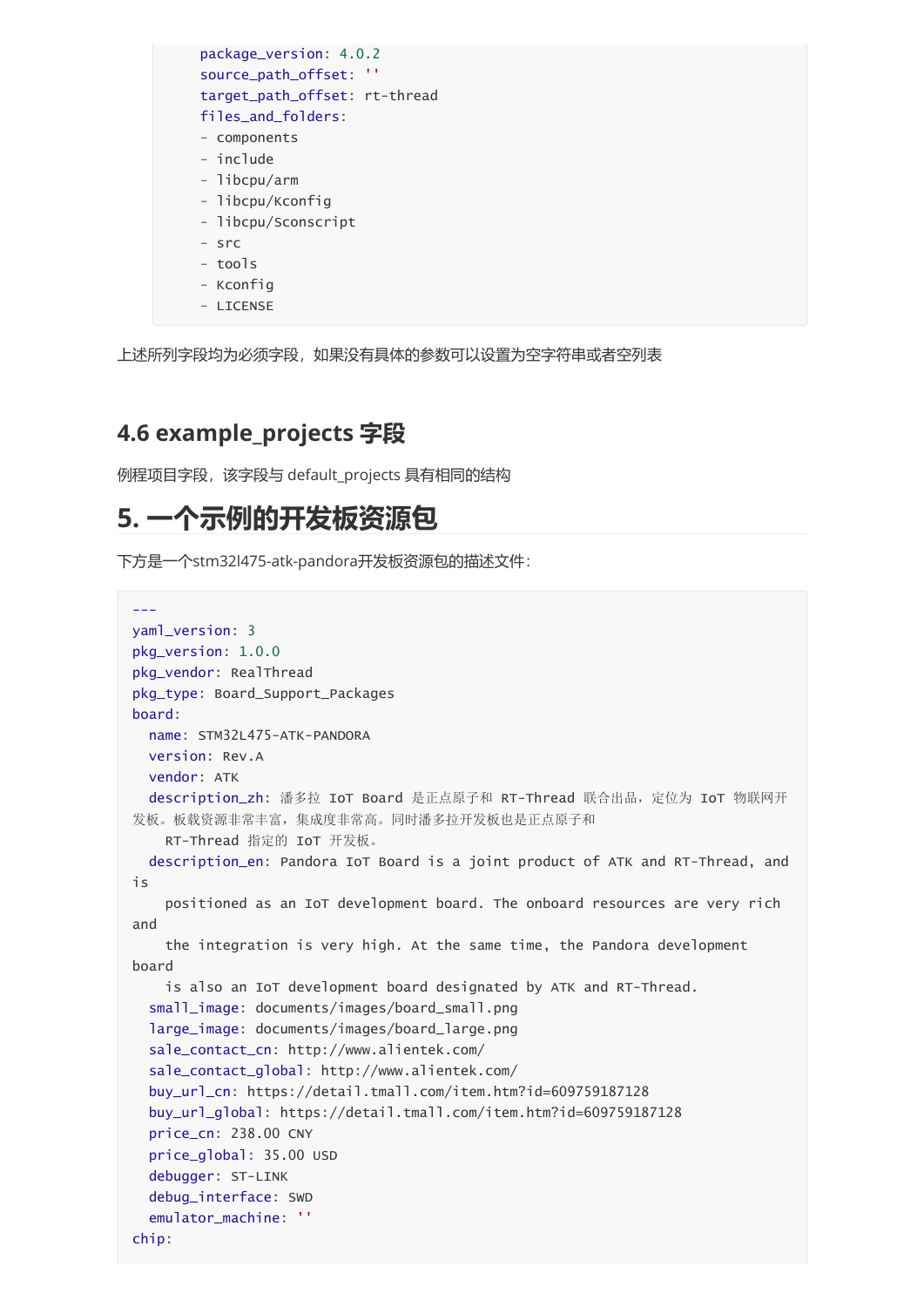```
device_vendor: STMicroelectronics
  family_name: STM32
  series_name: STM32L4
  sub_series_name: STM32L475
  chip_name: STM32L475VETx
  rx_name: PA10
  tx_name: PA9
  clock_source: HSE
  source_freq: '8000000'
  target_freq: '240000000'
  uart_name: UART1
docs:
- file: documents/manuals/UM3004-RT-Thread-IoT Board.pdf
 title: Rt-Thread IoT Board
  category: manual
- file: documents/sheet/STM32L475xx Datasheet.pdf
 title: STM32L475xx Datasheet
  category: sheet
features:
- On-board ST-LINK/V2.1
- SRAM:128K
- SDIO WIFI:AP6181
- 1.3 inch TFT:240*240
- Audio:ES8388
- Sensor:ICM-20608
- Sensor:AHT10
- Motor:TC214B
- Interface:ATK module
- Examples:36 bare-metal demos and 30 RT-Thread demos
features_zh:
- 板载仿真器 ST-LINK/V2.1
- SRAM:128K
- SDIO WIFI:AP6181
- 1.3 inch TFT:240*240
- 音频:ES8388
- 传感器:ICM-20608
- 传感器:AHT10
- 马达:TC214B
- 接口:ATK module
- 例程:36 bare-metal demos and 30 RT-Thread demos
template_projects:
- project_name: empty
  project_description: creat this peoject if user choose rt-thread project
  project_type: rt-thread|@full|@4.0.2
  builtin_files:
  - source_path_offset: default_project_0
   target_path_offset: ''
   files_and_folders:
   - ".settings"
    - applications
   - board
    - figures
   - libraries
    - ".config"
   - ".cproject"
    - ".gitignore"
    - ".project"
    - cconfig.h
```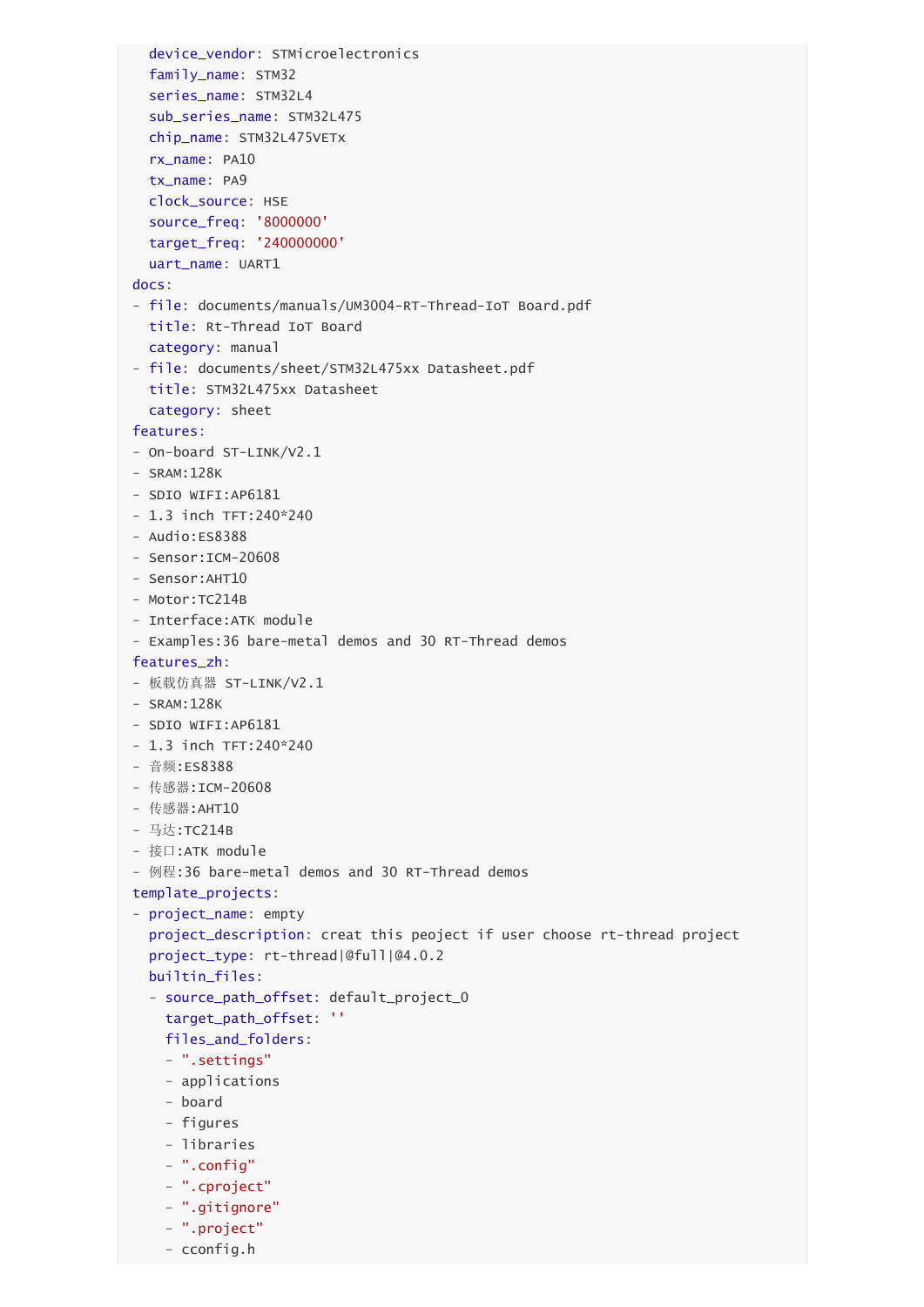```
- Kconfig
    - makefile.targets
    - project.ewd
   - project.ewp
    - project.eww
   - project.uvoptx
   - project.uvprojx
    - README.md
    - rtconfig.h
    - rtconfig.py
   - rtconfig_preinc.h
   - SConscript
    - SConstruct
    - template.ewp
    - template.eww
    - template.uvoptx
    - template.uvprojx
  external_files:
  - package_type: Chip_Support_Packages
    package_vendor: RealThread
    package_name: STM32L4
    package_version: 0.1.9
    source_path_offset: ''
    target_path_offset: ''
    files_and_folders: []
  - package_type: RT-Thread_Source_Code
    package_vendor: ''
    package_name: RT-Thread
    package_version: 4.0.2
    source_path_offset: ''
   target_path_offset: rt-thread
   files_and_folders:
   - components
    - include
    - libcpu/arm
   - libcpu/Kconfig
    - libcpu/SConscript
    - src
    - tools
    - Kconfig
    - LICENSE
- project_name: empty3
  project_description: creat this peoject if user choose rt-thread project
  project_type: rt-thread|@full|@latest
  builtin_files:
  - source_path_offset: default_project_0
    target_path_offset: ''
   files_and_folders:
   - ".settings"
    - applications
    - board
    - figures
   - libraries
    - ".config"
   - ".cproject"
    - ".gitignore"
```
- ".project" - cconfig.h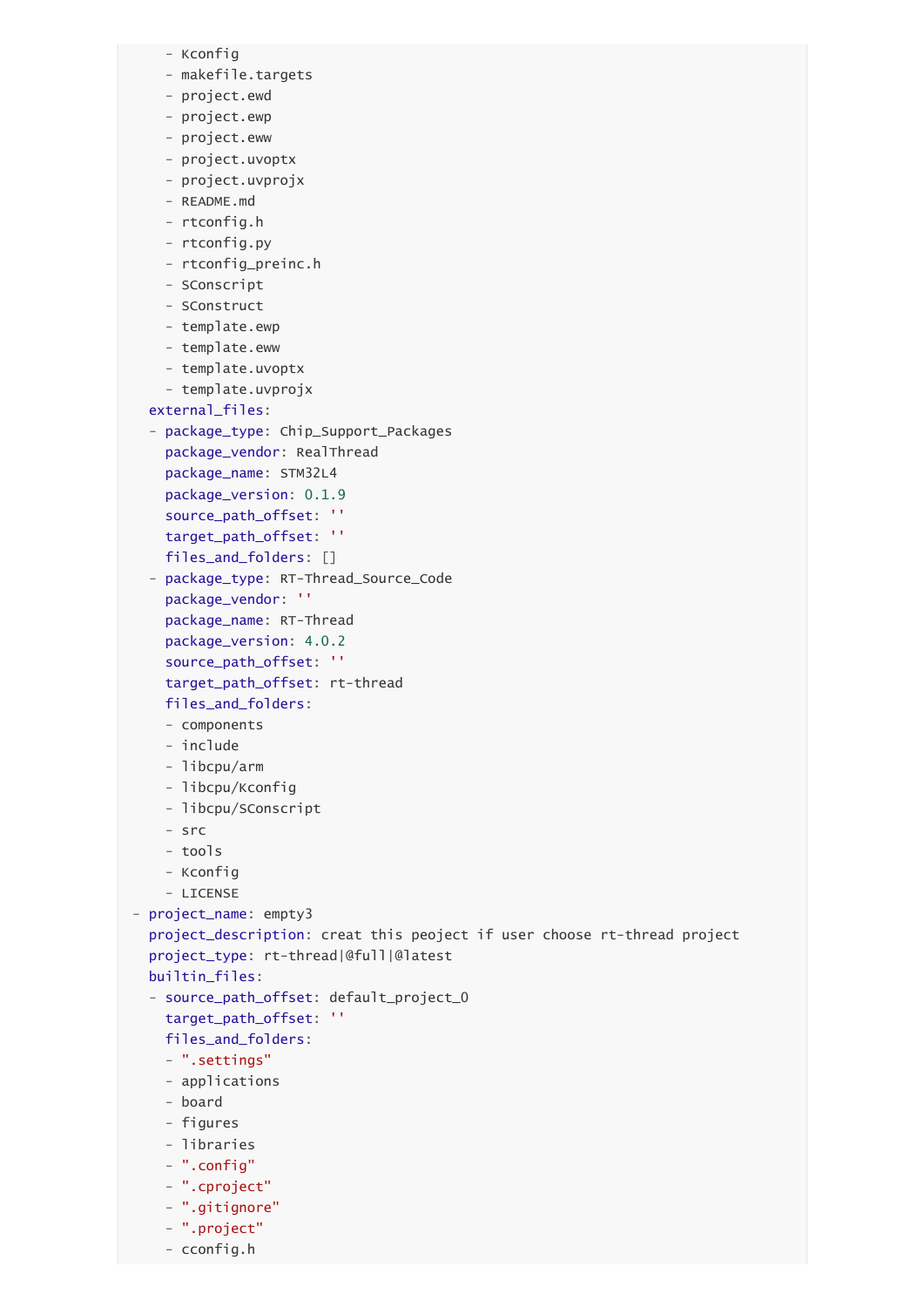```
- Kconfig
    - makefile.targets
    - project.ewd
   - project.ewp
    - project.eww
   - project.uvoptx
   - project.uvprojx
    - README.md
    - rtconfig.h
    - rtconfig.py
   - rtconfig_preinc.h
   - SConscript
    - SConstruct
    - template.ewp
    - template.eww
    - template.uvoptx
    - template.uvprojx
  external_files:
  - package_type: Chip_Support_Packages
    package_vendor: RealThread
    package_name: STM32L4
    package_version: 0.1.9
    source_path_offset: ''
    target_path_offset: ''
    files_and_folders: []
  - package_type: RT-Thread_Source_Code
    package_vendor: ''
    package_name: RT-Thread
    package_version: latest
    source_path_offset: rt-thread
   target_path_offset: rt-thread
   files_and_folders:
   - components
    - include
    - libcpu/arm
   - libcpu/Kconfig
    - libcpu/SConscript
    - src
    - tools
    - Kconfig
    - LICENSE
- project_name: empty2
  project_description: creat this peoject if user choose rt-thread project
  project_type: rt-thread|@full|@lts-v3.1.4
  builtin_files:
  - source_path_offset: default_project_0
    target_path_offset: ''
   files_and_folders:
   - ".settings"
    - applications
    - board
    - figures
   - libraries
    - ".config"
   - ".cproject"
```
- ".gitignore" - ".project" - cconfig.h